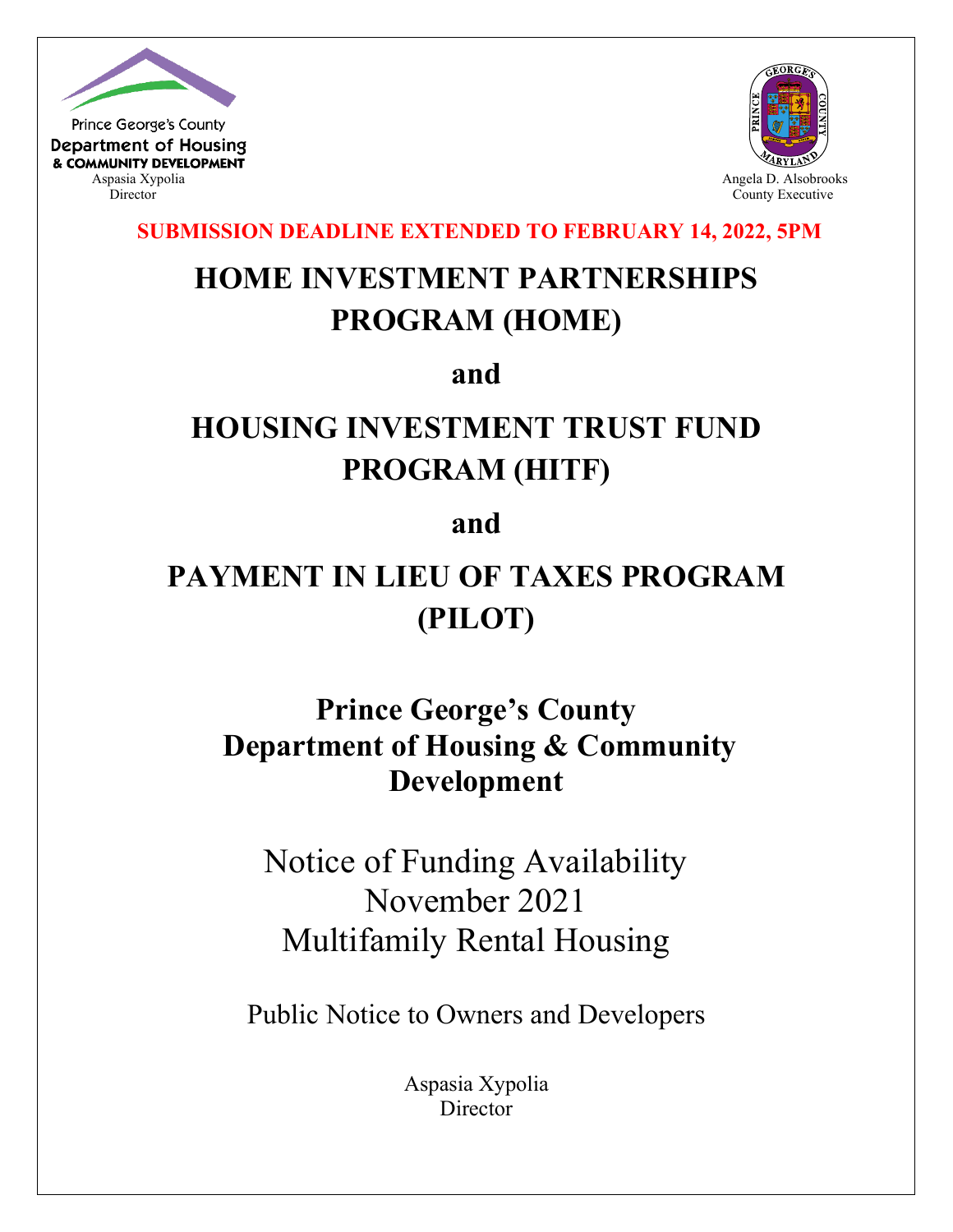## **Prince George's County Department of Housing & Community Development November 30, 2021 Notice of Funding Availability (NOFA) Multifamily Rental Housing**

## **INTRODUCTION**

The Prince George's County Department of Housing & Community Development ("DHCD") is pleased to announce the Fall 2021 NOFA funding round (the "2021 NOFA") for housing and community development projects.

The following requests will be considered during this funding round to support the acquisition/rehabilitation or new construction of affordable multifamily rental housing:

- HOME Investment Partnerships Program (HOME) or County Housing Investment Trust Fund (HITF) loans in an amount up to \$2,000,000 per project in conjunction with the Spring 2022 applications to the State of Maryland for projects seeking Low Income Housing Tax Credits (LIHTC).
	- DHCD will prioritize projects seeking 9% LIHTC but will consider making awards to projects seeking 4% LIHTC based on funding priorities and available resources.
- Payment in lieu of Taxes (PILOTs) requests will be reviewed on a project-by-project basis based on financial viability. If requesting a PILOT, the attached PILOT Analysis Workbook must be submitted with the application request.
- DHCD will determine the appropriate source of County funding for each project based on a variety of factors, including resource availability and policy priorities.

### **PRE-PROPOSAL CONFERENCE**

**DHCD will hold a virtual pre-proposal conference on December 15, 2021 at 2pm EST**. To take part in the pre-proposal conference, please send an email to *staylor@co.pg.md.us* to RSVP to receive a link to the conference.

The purpose of the pre-proposal conference is to present an overview of the NOFA process and requirements for working with funding sources and to answer questions. Please be advised that questions must be limited to the NOFA requirements.

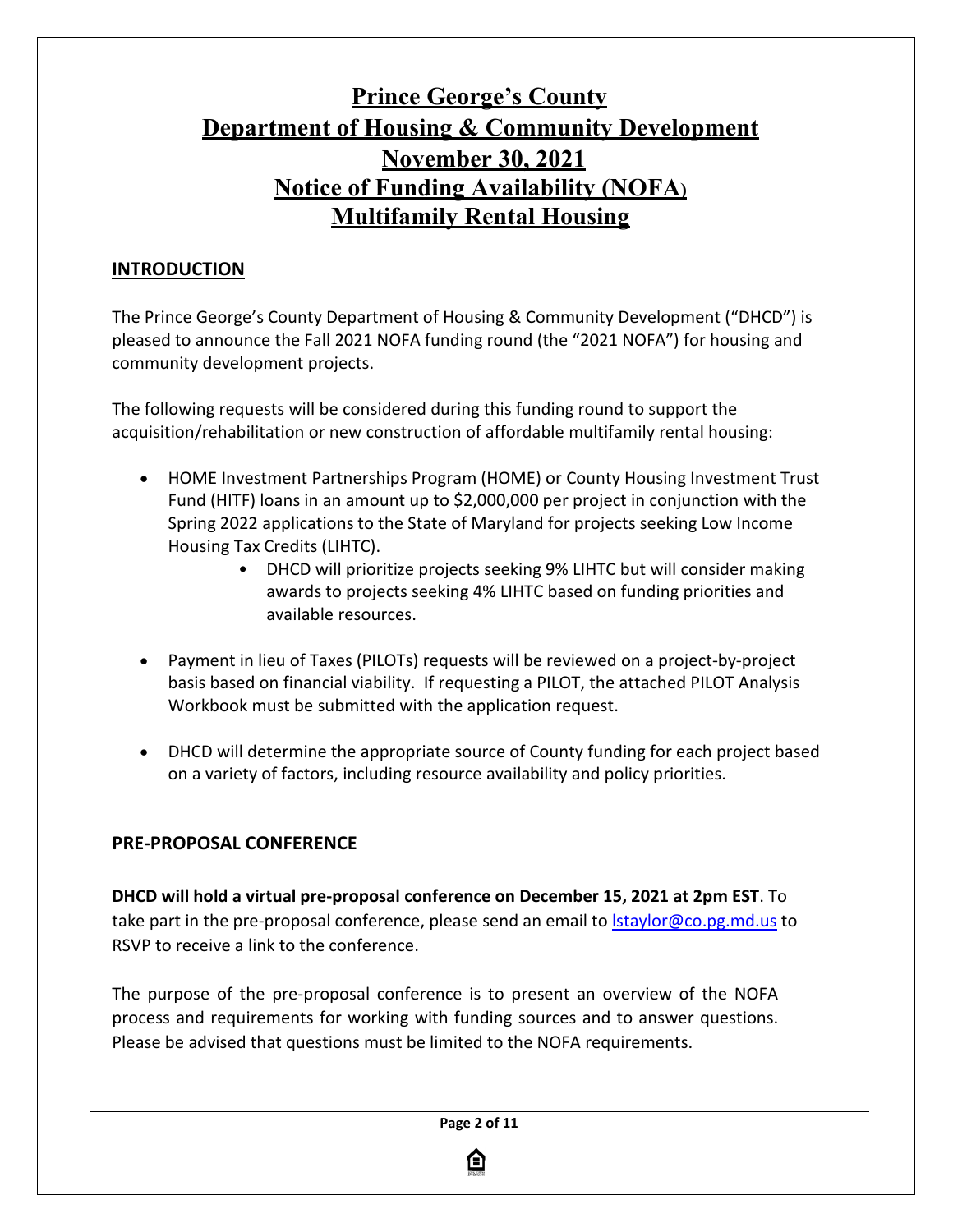## **APPLICATION DEADLINE AND REQUIREMENTS**

The schedule for the 2021 NOFA is:

**NOFA posted to the web: November 30, 2021 Pre-proposal conference: December 15, 2021 Application submission deadline: February 14, 2022 Applicants notified of decisions: March 15, 2022**

#### Disclaimers

DHCD, in its sole discretion, reserves the right to modify the above dates.

All documents submitted as part of this application are considered public records and will be made available to the public upon request, with the exception of personal financial statements, private corporate financial statements, and other confidential commercial information. DHCD reserves the right to post summary information about all submissions, including those awarded financial or programmatic support.

#### **SUBMISSION REQUIREMENTS**

For the 2021 NOFA, the following documentation must be submitted:

- 1. Form 202 (in Excel format, with all worksheets completed) of the Maryland Department of Housing and Community Development's "Application Submission Package: Multifamily Rental Financing", which can be found at: <https://dhcd.maryland.gov/HousingDevelopment/Pages/MFLibrary.aspx>
- 2. The following Exhibits to the Maryland Department of Housing and Community Development's "Application Submission Package: Multifamily Rental Financing" which can be found at:

<https://dhcd.maryland.gov/HousingDevelopment/Pages/MFLibrary.aspx>

- i. Applicant Self Scoring table
- ii. Exhibit A: Project Information, Part 3: Other Project Financing
- iii. Exhibit B: Site Information, Part 3: Site Map and Photographs, and Part 5: Site Control
- iv. Exhibit C: Development Team Information
- v. Exhibit D: Financial Statements of Owners, Guarantors and General Contractors
- vi. Exhibit E: Construction Information, CDA form 212 and Building Evaluation Report only. Attach available renderings and elevations.
- 3. PGC DHCD Supplemental Application (Attached)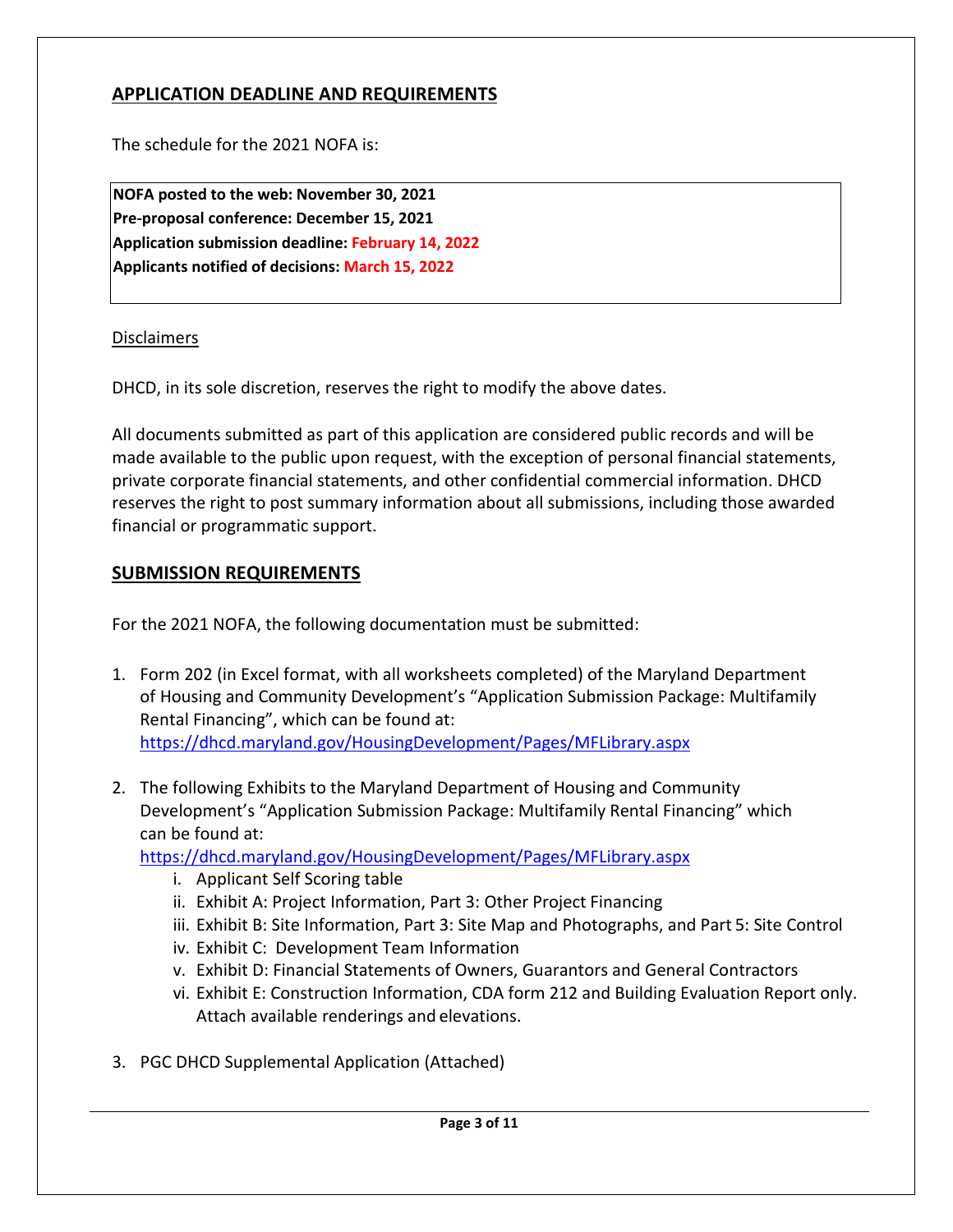- 4. PGC DHCD PILOT Analysis Workbook (Attached)
- 5. The application requires a certification that all proposed projects will meet all applicable Federal, State of Maryland, and Prince George's County program regulations and requirements, including but not limited to:
	- i. Federal Section 3 rules (Regulations available at 24 CFR 135). Requirements include:
		- a. Prioritizing efforts to engage Section 3 workers by:
			- Offering employment and training opportunities to Section 3 workers; and
			- Making contract awards to contractors and subcontractors that provide economic opportunities for Section 3 workers.
		- b. Meeting or exceeding the applicable Section 3 Benchmarks established by HUD and Prince George's County. Minimum performance requirements for all projects include:
			- Thirty-five percent (35%) of the total number of labor hours worked by all workers on a Section 3 project are Section 3 workers; and
			- Five percent (5%) of the total number of labor hours worked by all workers on a Section 3 project are Targeted Section 3 workers. This means that the five percent (5%) is included as part of the thirty-five percent (35%) threshold.
	- ii. Prince George's County's Local Hiring Requirements
		- 40% County-Certified County-Based Small Business\*
		- 30% County-Certified Minority Business Enterprise\*

*\*Certification includes reciprocity with the State of MD, WSSC, etc.*

For additional information regarding the hiring requirements of Section 3, local hiring, and business engagement requirements of Prince George's County, and hiring resources, the following links are available:

- <https://www.hudexchange.info/programs/home/section-3/>
- [https://www.princegeorgescountymd.gov/DocumentCenter/View/38499/Final-DHCD-](https://www.princegeorgescountymd.gov/DocumentCenter/View/38499/Final-DHCD-2021-2025-Section-3-Action-Plan-11-16-21)[2021-2025-Section-3-Action-Plan-11-16-21](https://www.princegeorgescountymd.gov/DocumentCenter/View/38499/Final-DHCD-2021-2025-Section-3-Action-Plan-11-16-21)
- <https://mypgc.diversitycompliance.com/?TN=mypgc>
- [https://www.employpg.org/](https://www.hudexchange.info/programs/home/section-3/)

Applicants must submit one (1) COMPLETE electronic submittal by completing a form located at [https://www.princegeorgescountymd.gov/FormCenter/Housing-22/HOMEHITF-Applications-181.](https://www.princegeorgescountymd.gov/FormCenter/Housing-22/HOMEHITF-Applications-181) Access will then be provided to a OneDrive folder where the electronic submittal must be uploaded. Form 202 must be submitted in Excel format and the PGC DHCD PILOT Analysis Workbook must be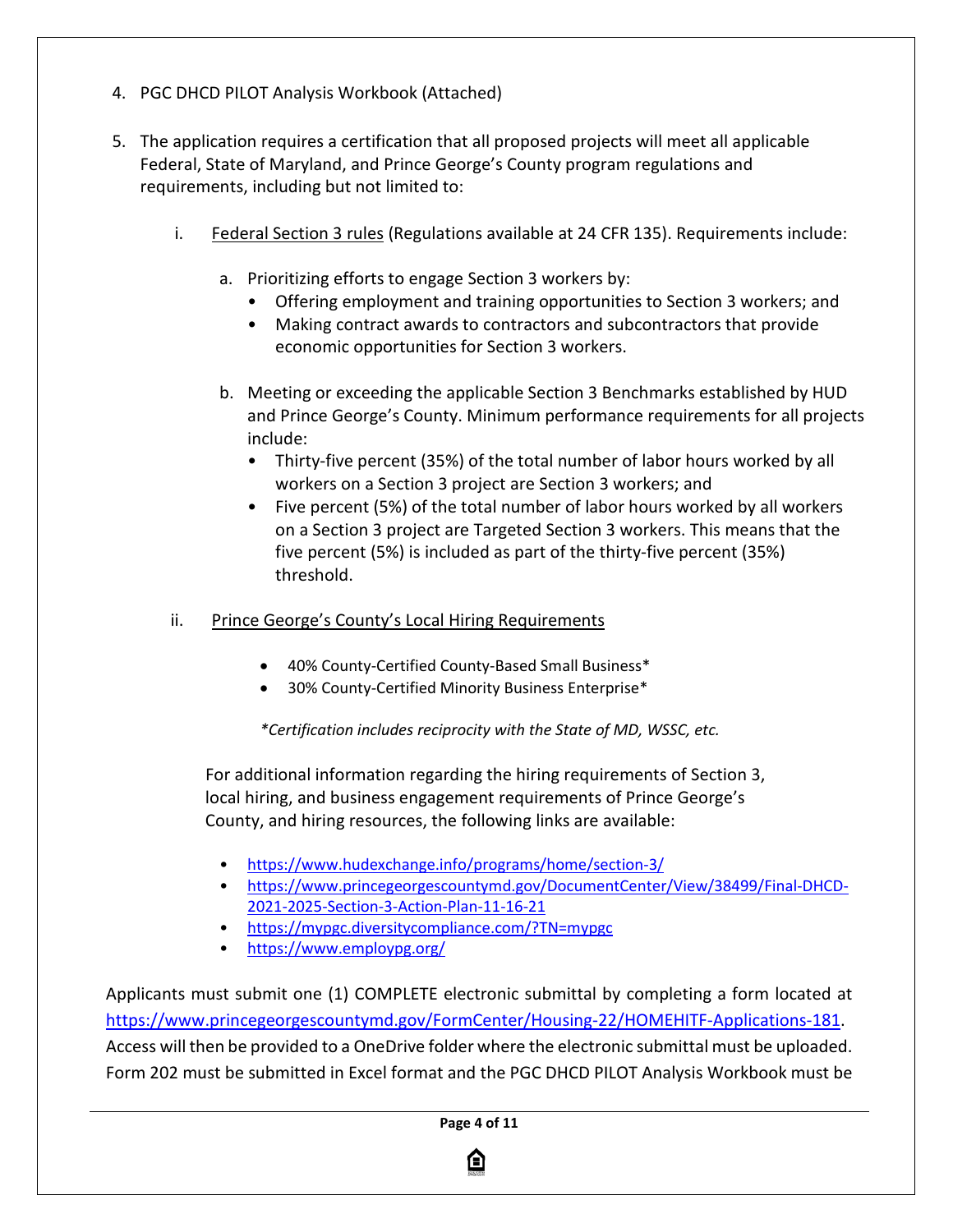submitted in Excel format. Exhibits A – E and the PGC DHCD Supplemental Application must all be submitted as separately labeled individual PDF documents. The Applicant Self Scoring Table and Exhibits from the Application Submission Package of the Maryland Department of Housing and Community Development must be submitted as separately labeled individual PDF documents.

Questions regarding the NOFA can be submitted by email t[o pawilson@co.pg.md.us](mailto:pawilson@co.pg.md.us) through February 14, 2022.

## **UNDERWRITING GUIDELINES**

- 1. Applicants may request up to \$ 2,000,000 per project in HOME Investment Partnerships Program or Housing Investment Trust funds. Funds may only be awarded to projects that demonstrate a gap in financing and a need for additional sources. DHCD will make the final determination as to the source(s) for any project selected for an award.
- 2. Any project awarded HOME funds will be required to meet all federal rules and regulations, which include Neighborhood and Site Selection standards. These are found at 24 CFR Part 92 Section 202 (A)(B). These standards are required under federal regulations and limit the areas in which HOME funds can be placed.
	- DHCD shall make the final determination that the site meets HOME requirements.

### **CONDITIONAL AWARDS**

DHCD will review applications and match them up to the County's priorities and determine which projects will receive conditional Letters of Intent (LOIs). DHCD will prioritize projects seeking 9% Low Income Housing Tax Credits (LIHTC) but will also consider making awards to projects seeking 4% LIHTCs based on funding priorities and available resources.

### **FUNDING PRIORITIES**

The award of HOME or HITF Program funding will be guided by the following set of priorities:

- **Located within one mile of the Blue Line transit Corridor**
- Located within one mile of the Purple Line transit Corridor
- New construction and/or preservation of workforce/affordable housing within one mile of Branch Avenue, Largo Town Center, New Carrollton, Prince George's Plaza and Suitland Metro Stations
- **Conformance with housing priorities and guidance in the Prince George's County's 2035:** Adopted General Plan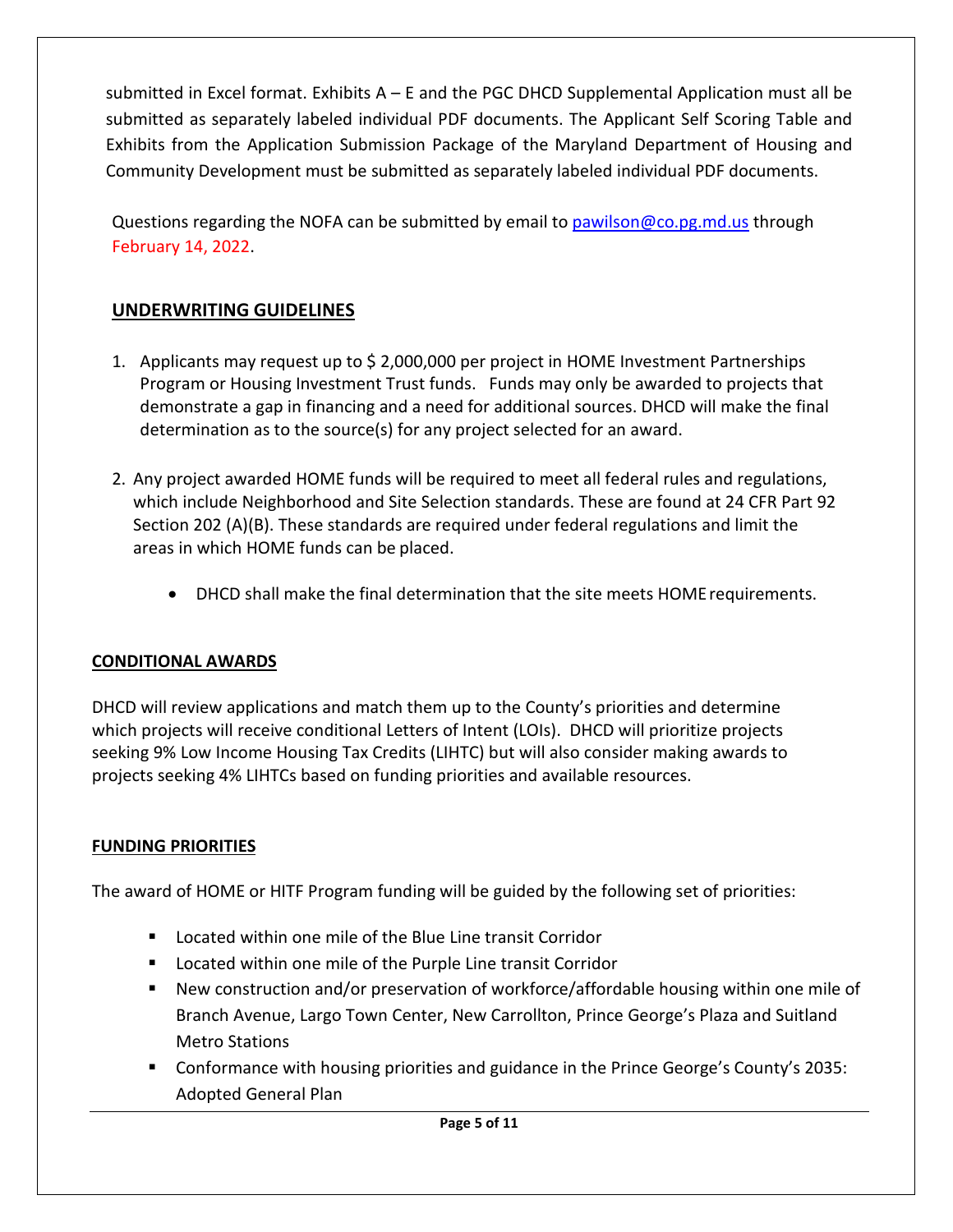[https://pgccouncil.us/DocumentCenter/View/3162/Plan-2035-Approved-General-Plan-](https://pgccouncil.us/DocumentCenter/View/3162/Plan-2035-Approved-General-Plan-Book?bidId=)[Book?bidId=](https://pgccouncil.us/DocumentCenter/View/3162/Plan-2035-Approved-General-Plan-Book?bidId=)

- Mixed-use, mixed-income affordable/workforce housing; and
- **Affordable/workforce housing that includes sustainable design, energy efficiency and** green design standards.

DHCD reserves the right to suspend, amend, or modify the provisions of this NOFA. DHCD additionally reserve the right to waive any or all the requirements or limitations herein, to reject all proposals, to negotiate modifications of proposals, or to award less than the full amount of the funding available, all in its sole discretion.

### **All conditional awards of funding and project support will be made at the sole discretion of DHCD.**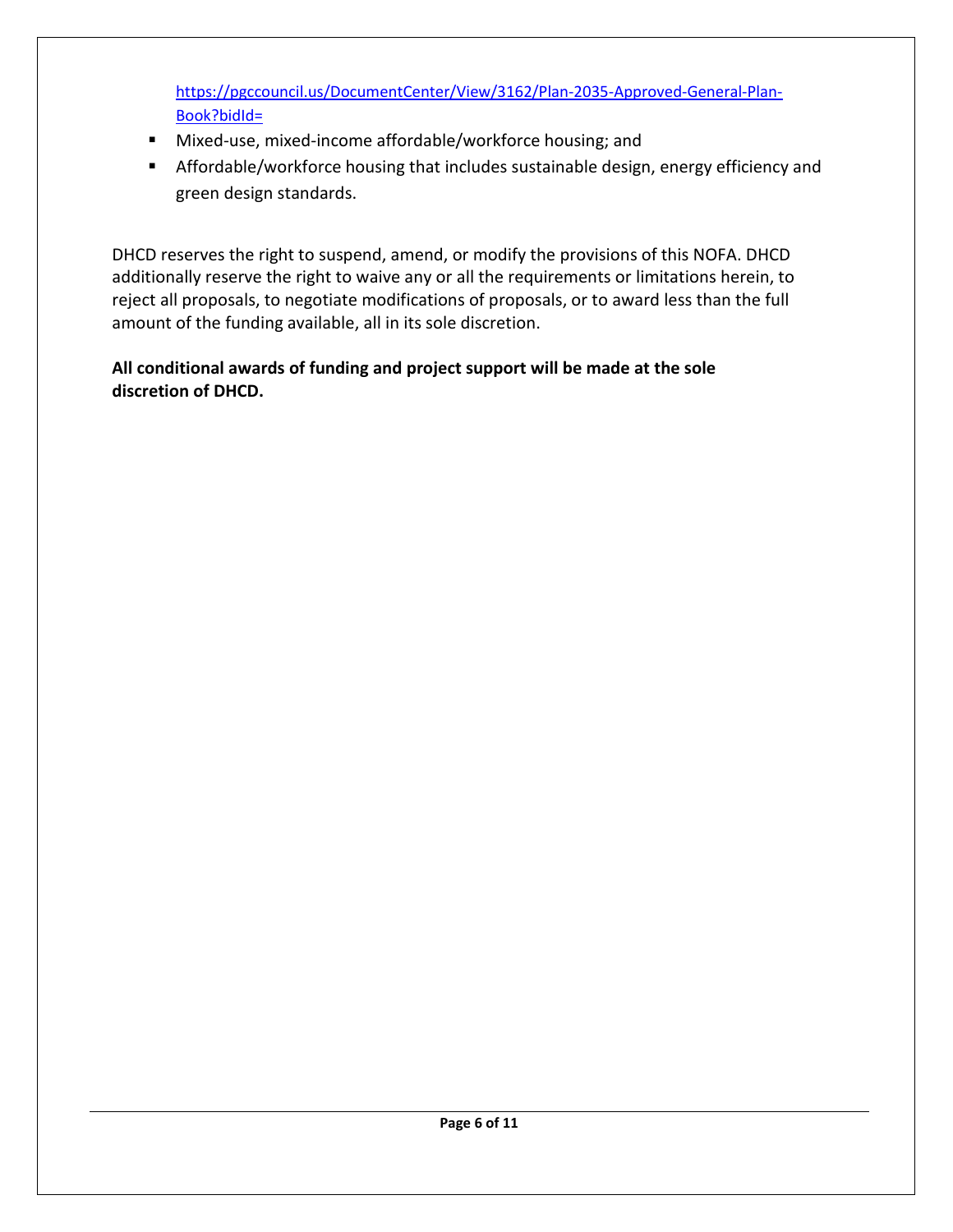## **PRINCE GEORGE'S COUNTY DEPARTMENT OF HOUSING AND COMMUNITY DEVELOPMENT SUPPLEMENTAL APPLICATION**

## **1. Project Information.**

| Project name:                          |                                                                                                                                          |
|----------------------------------------|------------------------------------------------------------------------------------------------------------------------------------------|
| <b>Project address:</b>                |                                                                                                                                          |
| Neighborhood:                          |                                                                                                                                          |
| Type of construction:                  | Choose: Cottage, Single Family, Semi-detached Dwellings, & Townhomes;                                                                    |
|                                        | Garden Apartments; Non-elevator Stacked Units & Elevator Buildings with<br>4 stories or less; or Elevator Buildings of 5 or more stories |
| <b>Project type:</b>                   | Choose: Multifamily; Senior; Multifamily and Senior; or Mixed-Use<br>Multifamily                                                         |
| Scope of work:                         | Choose: New construction; Acquisition / Rehabilitation; Other                                                                            |
| <b>SMSA Census District:</b>           |                                                                                                                                          |
| <b>County Council District:</b>        |                                                                                                                                          |
| <b>State Legislative District:</b>     |                                                                                                                                          |
| <b>US Congressional District:</b>      |                                                                                                                                          |
| Target population(s):                  | If more than one target population, identify number of units for each one:                                                               |
| Transit-oriented development:          | Yes<br><b>No</b>                                                                                                                         |
| <b>Parking spaces:</b>                 |                                                                                                                                          |
| <b>Estimated number of permanent</b>   | Utilizing Maryland DHCD Rental Housing Works job calculator at:                                                                          |
| jobs:                                  | https://dhcd.maryland.gov/HousingDevelopment/Pages?rhw/default.aspx                                                                      |
| Total gross square footage:            |                                                                                                                                          |
| <b>Residential square footage:</b>     |                                                                                                                                          |
| Retail square footage (if applicable): |                                                                                                                                          |

| <b>Amount and type of County funds</b><br>previously received for this project: |                                                                                                                                                                                                                                        |
|---------------------------------------------------------------------------------|----------------------------------------------------------------------------------------------------------------------------------------------------------------------------------------------------------------------------------------|
| Amount of funds requested through<br>this application:                          |                                                                                                                                                                                                                                        |
| Is this project requesting County<br>support in the form of a PILOT?:           | Yes<br><b>No</b><br>If yes, please complete the attached PILOT Analysis Workbook - refer to<br>checklist.                                                                                                                              |
| <b>Use of County Funds - Amounts:</b>                                           | <b>Acquisition:</b><br>N <sub>o</sub><br><b>Yes</b><br>Amount:<br><b>Relocation:</b><br>No<br><b>Yes</b><br>Amount:<br>Demolition:<br>No<br><b>Yes</b><br>Amount:<br>Construction:<br>No<br><b>Yes</b><br>Amount:<br>Other:<br>Amount: |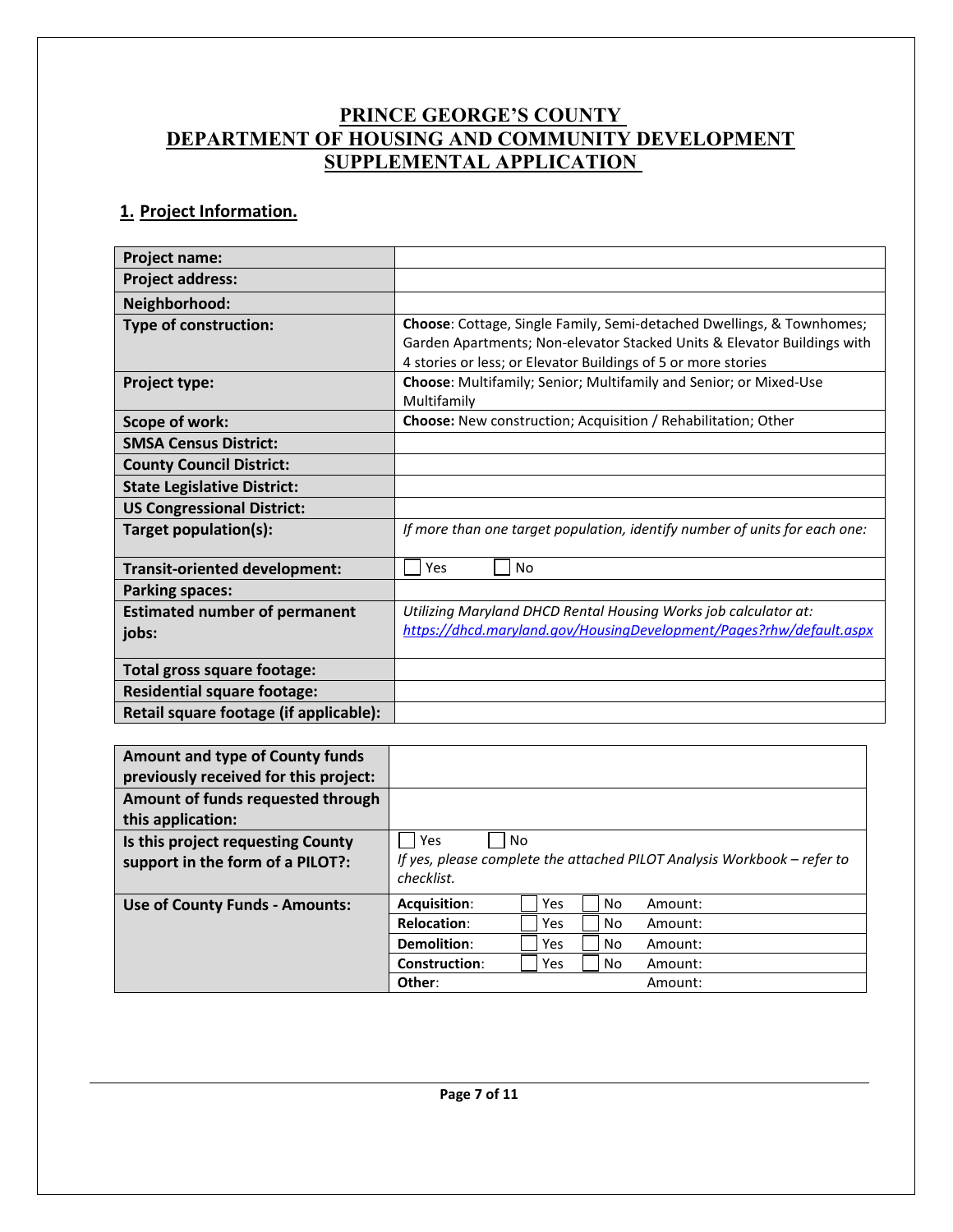#### **2. Narrative Description of Development Plan.**

#### **Please insert a narrative, written project description addressing the following points:**

- Description of project that includes address, amenities and a description of the location and surrounding neighborhood
- Targeted populations served (i.e. seniors, disabled, veterans, as applicable).
- Number of units set-aside for residents with mobility impairments (minimum 5%) and sensory impairments (minimum 2%)
- Overview of development team experience
- Narrative of market conditions
- Explain which County funding priorities are met
- Proximity to public transit stops (MetroRail, MetroBus, and MARC)
- Residential supportive services and programing offered, if required or planned
- Additional information the development team considers important for DHCD to know

#### **Indicate the AMI groups being served and numbers of units**

|              | Affordable Units <sup>1</sup> |           | <b>Market Rate Units</b> |           | <b>TOTAL</b> |           |
|--------------|-------------------------------|-----------|--------------------------|-----------|--------------|-----------|
|              |                               | Home      |                          | Home      |              | Home      |
|              | Rental                        | Ownership | Rental                   | Ownership | Rental       | Ownership |
| 0 bedroom    |                               |           |                          |           |              |           |
| 1 bedroom    |                               |           |                          |           |              |           |
| 2 bedrooms   |                               |           |                          |           |              |           |
| 3 bedrooms   |                               |           |                          |           |              |           |
| 4 bedrooms   |                               |           |                          |           |              |           |
| <b>TOTAL</b> |                               |           |                          |           |              |           |

**1 Rental units affordable to households with income < 60% Area Median Income for HOME Funds and < 80% AMI for HITF Funds.**

#### **3. Additional Information.**

- a. Are Davis Bacon wages assumed in construction pricing?
- b. How were utility allowances calculated?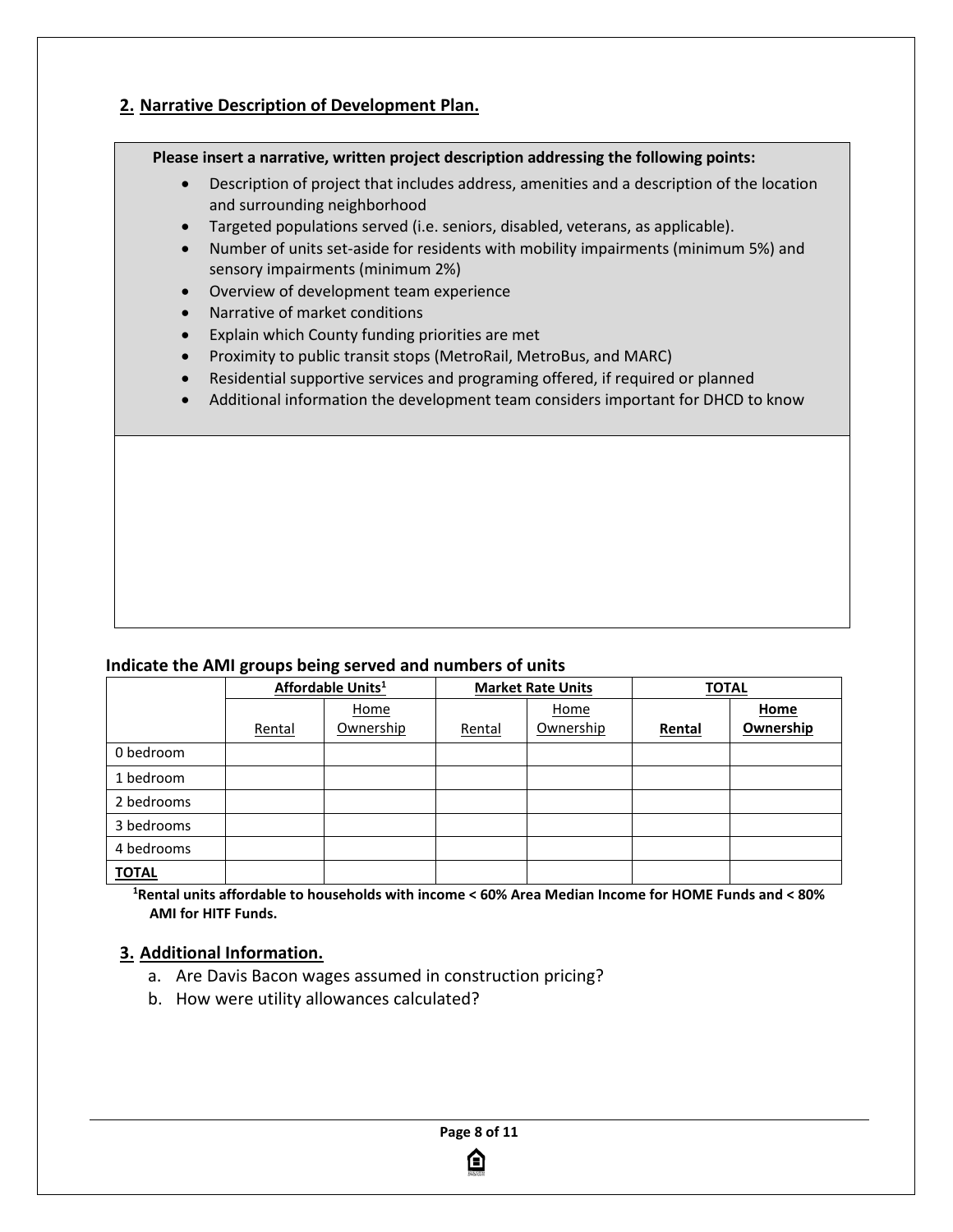#### **4. Disclosure Form.**

| Has any principal identified in this form or any corporation or organizations in which this principal is or<br>was formerly a principal partner, managing member or otherwise owned or control more than 10% of<br>the shares or assets of a corporation, been the subject to any of the following? |     |           |
|-----------------------------------------------------------------------------------------------------------------------------------------------------------------------------------------------------------------------------------------------------------------------------------------------------|-----|-----------|
| Pending judgments, legal actions, lawsuits, orders and/or orders of<br>satisfaction?                                                                                                                                                                                                                | Yes | No.       |
| Been convicted or in a pending case for fraud, bribery, or grand larceny?                                                                                                                                                                                                                           | Yes | No        |
| Been convicted or in a pending case for arson?                                                                                                                                                                                                                                                      | Yes | No.       |
| Adjudged bankrupt, either voluntarily or involuntarily, within the past 10<br>years?                                                                                                                                                                                                                | Yes | No.       |
| Indicted for or convicted of any felony within the past 10 years?                                                                                                                                                                                                                                   | Yes | No        |
| Unpaid taxes or liens?                                                                                                                                                                                                                                                                              | Yes | No.       |
| Declared in default of a loan or failed to complete a development project?                                                                                                                                                                                                                          | Yes | No.       |
| Failed to complete or currently in violation of any agreement involving the<br>Prince George's County?                                                                                                                                                                                              | Yes | <b>No</b> |
| If the answer to any of the above is yes, please provide a full explanation below, including as<br>appropriate for each case 1) date, 2) charge, 3) place, 4) Court, 5) action taken, and 6) current<br>disposition. Attach additional sheets or documentation, as necessary.                       |     |           |
|                                                                                                                                                                                                                                                                                                     |     |           |

#### **5. Owned Property Disclosure.**

Applicants must identify any property developed, owned and/or managed by the applicant or any principal listed in this application or by a corporation or organization in which the applicant or any principal listed in this application is or was at the time of development, ownership, or management a principal partner, managing member or otherwise owned or controlled more than 10% of the shares or assets of a corporation. This includes personal residences.

| <b>Address</b> | <b>Name of Legal Owner</b> | Role | <b>Relationship to Applicant</b> |
|----------------|----------------------------|------|----------------------------------|
|                |                            |      |                                  |
|                |                            |      |                                  |
|                |                            |      |                                  |
|                |                            |      |                                  |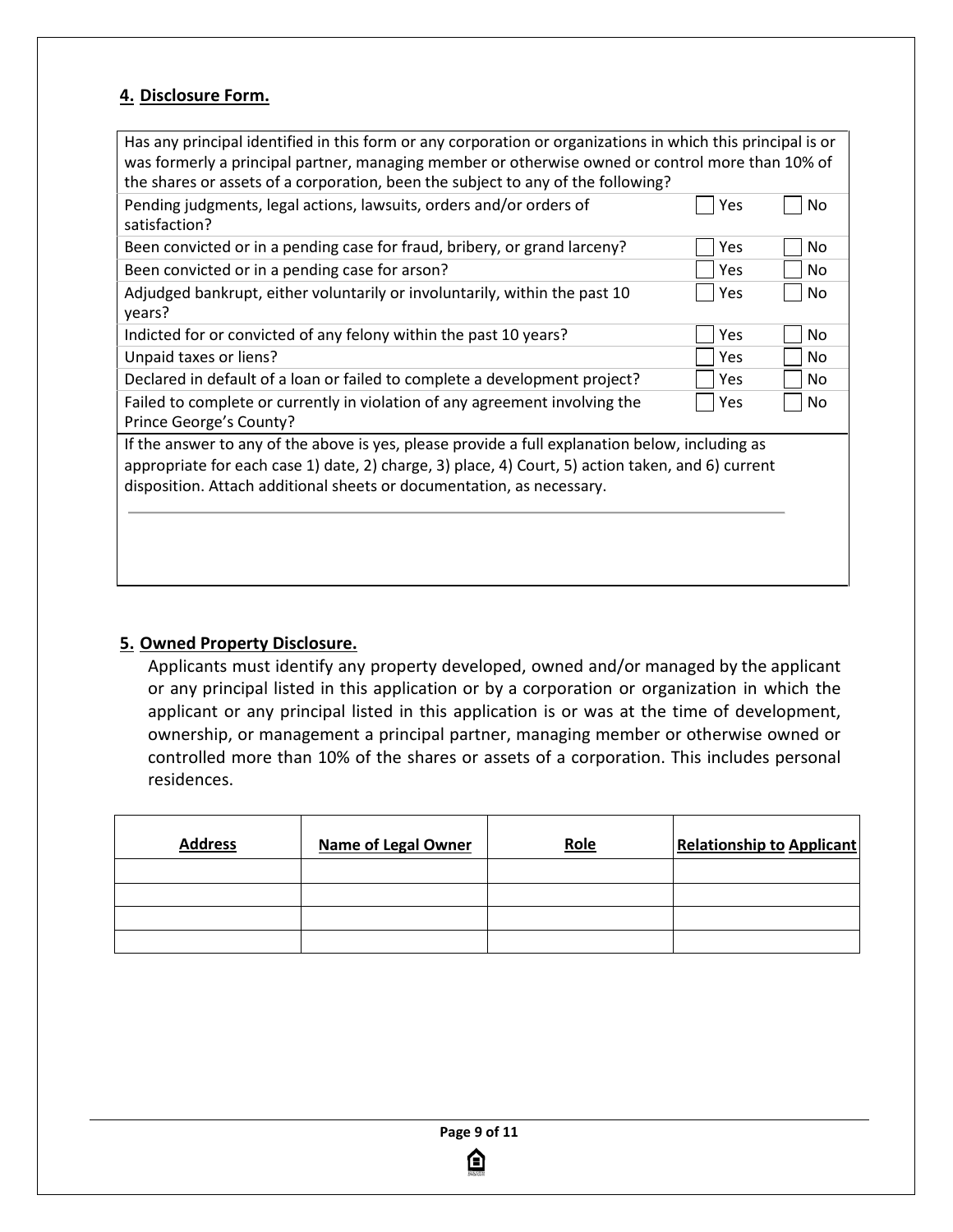#### **6. Certification of Compliance.**

Please note: if the applying entity is a joint venture, an officer of each entity composing the joint venture must sign this certification form.

I, , am an officer authorized to make a binding contractual commitment for the applicant.

I have received, read, and understand the provisions of this Notice of Funding Availability (NOFA).

I acknowledge that failure to disclose a material fact or to misrepresent a fact can result in disqualification of the development proposal from further consideration. I certify that all information contained in this response to the NOFA, including, but not limited to, the disclosure information is true and correct to the best of my knowledge and belief.

I understand by signing this form in conjunction with a response to this NOFA, that the County may, at its choosing, conduct a check with Dun and Bradstreet and other credit verification or similar agencies.

I understand that the County is not obligated to pay, nor will it in fact pay, any costs or losses incurred by the applicant at any time, including, but not limited to, the cost of: 1) any prior actions by the applicant in order to respond to the NOFA, and/or 2) any future actions by the applicant in connection with any negotiations between the applicant and the County, including, but not limited to, actions to comply with requirements of DHCD. I agree to comply with any applicable Federal, State or County laws and regulations governing this development proposal.

I understand that all proposed projects will meet all applicable Federal, State of Maryland, and Prince George's County program regulations and requirements, including the requirements of Section 3 and the local hiring and business engagement requirements of Prince George's County. I further agree that my firm will track progress towards compliance with these goals and certify compliance via the submission of HUD-required and Countyrequired forms, documentation, or certification statements.

I agree that I will not enter into, execute or be a part to any Covenant, Agreement, Lease, Deed, Assignment or Conveyance, or any other written instrument which restricts the sale, lease, use or occupancy of the property or any part thereof, upon the basis of race, color, religion, sex, or national origin and will comply with all Federal, State, and local laws, in effect from time to time, prohibiting discrimination or segregation and will not discriminate by reason of race, color, religion, sex or national origin in the sale, lease, use or occupancy of the property.

Signature:

Title: \_\_\_\_\_\_\_\_\_\_\_\_\_\_\_\_\_\_\_\_\_\_\_\_\_\_\_\_\_\_\_\_\_\_\_\_\_\_\_\_\_\_ Date: \_\_\_\_\_\_\_\_\_\_\_\_\_\_\_\_\_\_\_

**Page 10 of 11**

臼